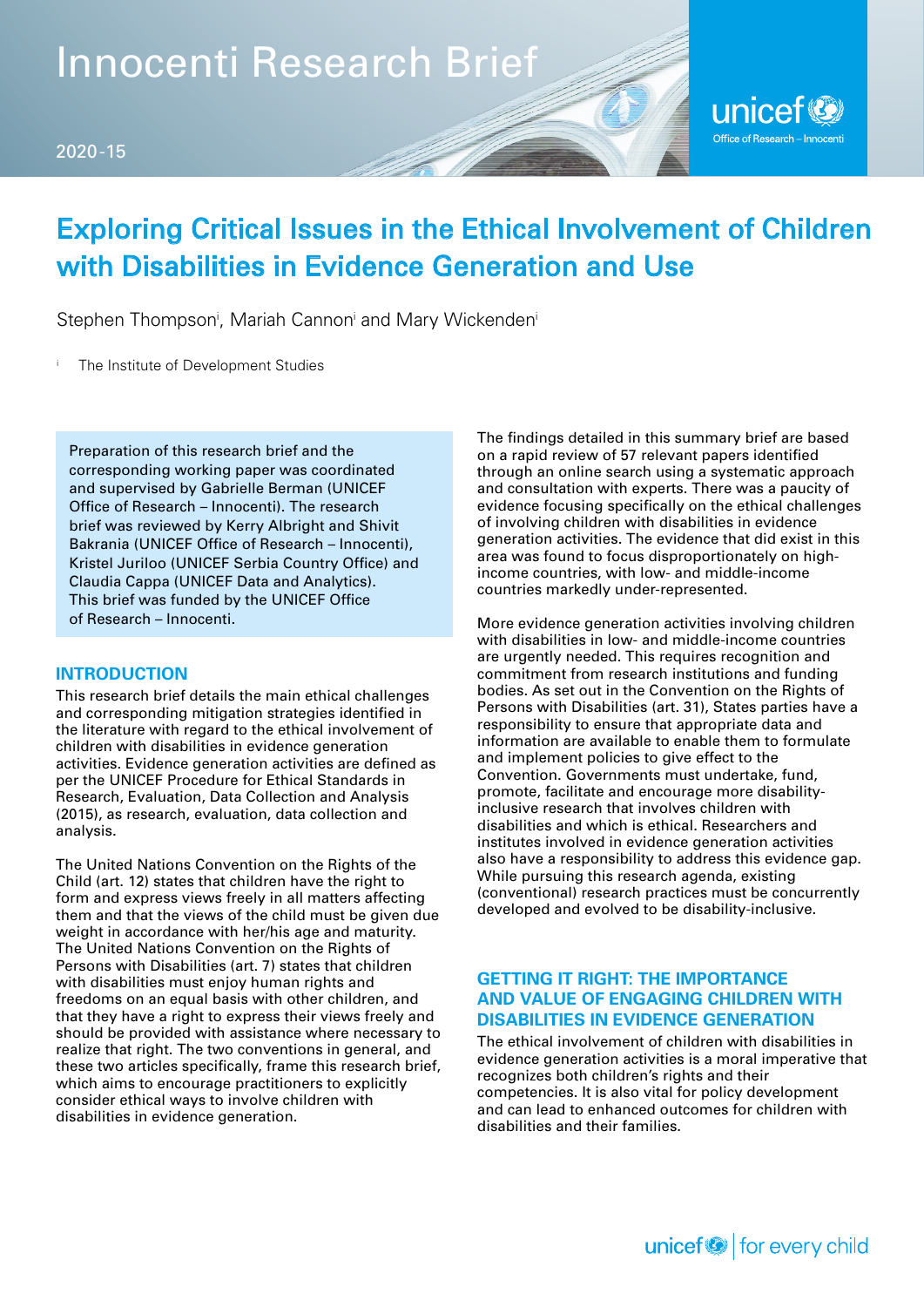Children and young people with disabilities are frequently homogenized as a group, with insufficient recognition given to the multiple and intersecting aspects of their identities (Loveridge & Meyer, 2010) Children with different types and severities of impairment experience exclusion from evidence generation processes to differing degrees. Other intersecting factors, such as gender, ethnicity and geographical location, also have an impact on exclusion, depending on the context.

With regard to evidence generation involving children with disabilities in low- and middle-income countries, it is necessary to unpack, understand and reflect on its colonial underpinnings. Researchers from high-income countries may unwittingly import into these contexts their own culture-bound views of childhood, disability and 'development', resulting in a failure to capture or appreciate the diversity of experiences of children with disabilities or the cultural contexts for disabilities in different settings in which evidence takes place. A critical and transformative 'decolonization' of evidence generation should be pursued to address power imbalances and misinformation/misinterpretation. This necessitates that, in order for children with disabilities to be ethically involved in evidence generation processes, they must be listened to directly and respectfully. A decolonizing approach must be underpinned by the social model with a human rightslens. Disability must be understood as a status conferred by society and their environment that may generate barriers to social participation, thereby 'disabling' individuals with impairments.

For children with disabilities to be ethically involved in evidence generation activities, it is essential that inclusive practices are understood and are both responsive and sensitive. Children with disabilities must not be manipulated nor placed at risk by evidence generation processes. The right of children with disabilities to express their views and to be *meaningfully* heard should be incorporated into evidence generation practice at all levels.

The key frameworks of the Nuremberg Code (1948), the Declaration of Helsinki (1964) and the Belmont Report (1979) have provided the guiding principles for ethical evidence generation. The debate continues as to whether they offer sufficient quidance regarding cultural awareness, responsiveness, accountability, respondent validation of findings and increased consideration of research communication and uptake practices. The International Charter for Ethical Research Involving Children was launched in 2013, suggesting a series of researcher commitments to uphold the rights of all child participants, in all circumstances, while undertaking evidence generation. Its approach presents opportunities for researchers to consider appropriate methods and means for working with children in different contexts and with different types and severities of impairment, recognizing competencies as much as challenges and needs for adaptation.

For the involvement of children with disabilities in evidence generation activities to be ethical, the children must also find it a positive, helpful and enriching experience. A central ethical question for all evidence generation activities involving children with disabilities must be whether the potential benefits of involving them in evidence generation outweigh the risks. The exclusion of children with disabilities from such activities can lead to the perpetuation or instigation of substandard treatment, and poorer policy and programmatic outcomes for this group, as well as a poorer quality of evidence generation more generally.

#### **KEY FINDINGS**

The key ethical issues and mitigation strategies for involving children with disabilities in evidence generation, as described in the literature, are detailed below. The findings are structured around the main phases of the research cycle, in chronological order: preparation; implementation; and research communication and uptake.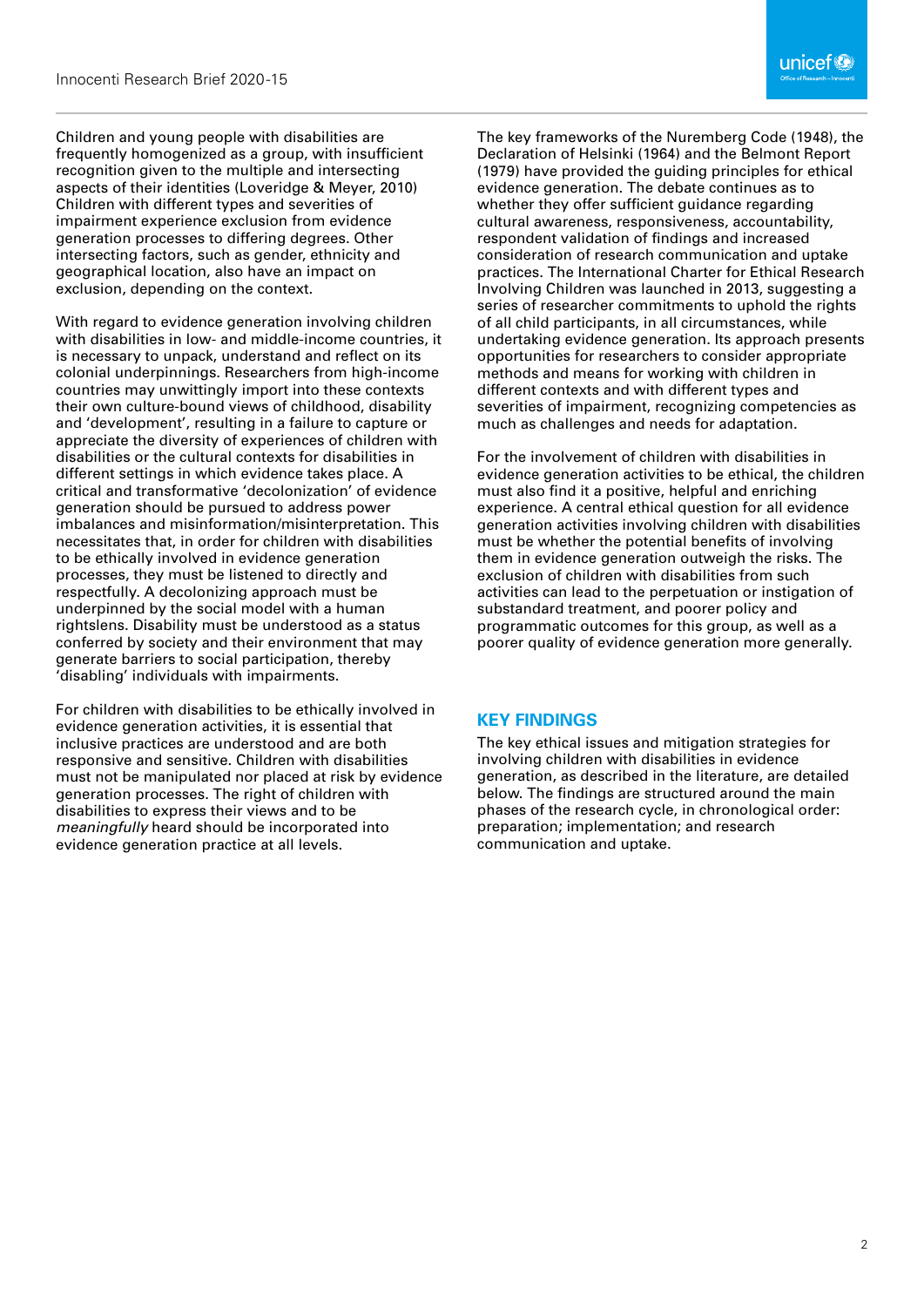| <b>Preparation phase</b>                                                                                                                                                                                                  |                                                                                                                                                                                                                                                                                                                                                                                                                                                                                                                                                                                                                                                                                                                                                                                                                                                                                                                                                                                                                                                                                                                                                                                                                                                                                                                                      |
|---------------------------------------------------------------------------------------------------------------------------------------------------------------------------------------------------------------------------|--------------------------------------------------------------------------------------------------------------------------------------------------------------------------------------------------------------------------------------------------------------------------------------------------------------------------------------------------------------------------------------------------------------------------------------------------------------------------------------------------------------------------------------------------------------------------------------------------------------------------------------------------------------------------------------------------------------------------------------------------------------------------------------------------------------------------------------------------------------------------------------------------------------------------------------------------------------------------------------------------------------------------------------------------------------------------------------------------------------------------------------------------------------------------------------------------------------------------------------------------------------------------------------------------------------------------------------|
| <b>Child protection</b>                                                                                                                                                                                                   |                                                                                                                                                                                                                                                                                                                                                                                                                                                                                                                                                                                                                                                                                                                                                                                                                                                                                                                                                                                                                                                                                                                                                                                                                                                                                                                                      |
| <b>Key challenge</b>                                                                                                                                                                                                      | <b>Mitigation strategies</b>                                                                                                                                                                                                                                                                                                                                                                                                                                                                                                                                                                                                                                                                                                                                                                                                                                                                                                                                                                                                                                                                                                                                                                                                                                                                                                         |
| If children with disabilities<br>participate in evidence generation<br>activities, they must be protected<br>and kept safe, but their right to<br>participate in evidence generation<br>processes must also be protected. | Disability-inclusive child protection/safeguarding protocols must be developed<br>that balance participant autonomy and protection. These must be discussed<br>with participants and their families.<br>Protection/safeguarding protocols must consider the increased risks faced by<br>children with disabilities, as well as the barriers they may face in reporting or<br>obtaining assistance.<br>Protocols must be developed detailing how situations will be dealt with if<br>information needs to be passed on to relevant protection bodies for the safety<br>of a child.<br>Child protection/safeguarding mechanisms can include:<br>researchers' police/reference checks<br>clear rules about behaviour (adult child ratios and interactions - e.g.,<br>regarding solo working)<br>discussion of support options for children<br>researcher training in inclusive child protection/safeguarding policies and<br>processes<br>supervision of researchers<br>a formal complaints procedure.<br>Children should be informed of their right to be protected from harm and<br>about how they can make complaints or report incidents.<br>Organizations should develop child safeguarding policies. These policies<br>should directly inform individual protection /safeguarding protocols<br>developed for evidence programmes. |
| Researchers must recognize that<br>although disability can result in<br>increased vulnerabilities, inferring<br>that all children with disabilities are<br>automatically vulnerable can be<br>problematic.                | Researchers should adopt a social model of disability for research, which<br>frames disability as being caused by society, rather than by a child's<br>impairment or perceived difference from a supposed 'normal'.<br>Researchers should avoid imposing roles and identities on children with<br>disabilities based on assumptions. Researchers should aim for the<br>involvement of children with disabilities in evidence generation activities to be<br>empowering. Researchers should not patronize children with disabilities as<br>vulnerable and in need of help and support. Best practice is to ask the children<br>what help and support they need.                                                                                                                                                                                                                                                                                                                                                                                                                                                                                                                                                                                                                                                                       |
| Power imbalances between the<br>(adult) researcher and the (child)<br>participant can increase risks of<br>disempowerment and vulnerability<br>for children with disabilities.                                            | Researchers may want to establish an identity as the 'least-adult' friend (i.e.,<br>not a parent or teacher) who is interested in the child and her/his ideas.<br>Gaining children's trust and respect must be balanced with the dangers of<br>overfamiliarity or the development of an inappropriate dependency on the<br>adults among the children.<br>Involving children with disabilities as co-researchers/peer researchers can<br>reduce power imbalances and improve safeguarding.                                                                                                                                                                                                                                                                                                                                                                                                                                                                                                                                                                                                                                                                                                                                                                                                                                            |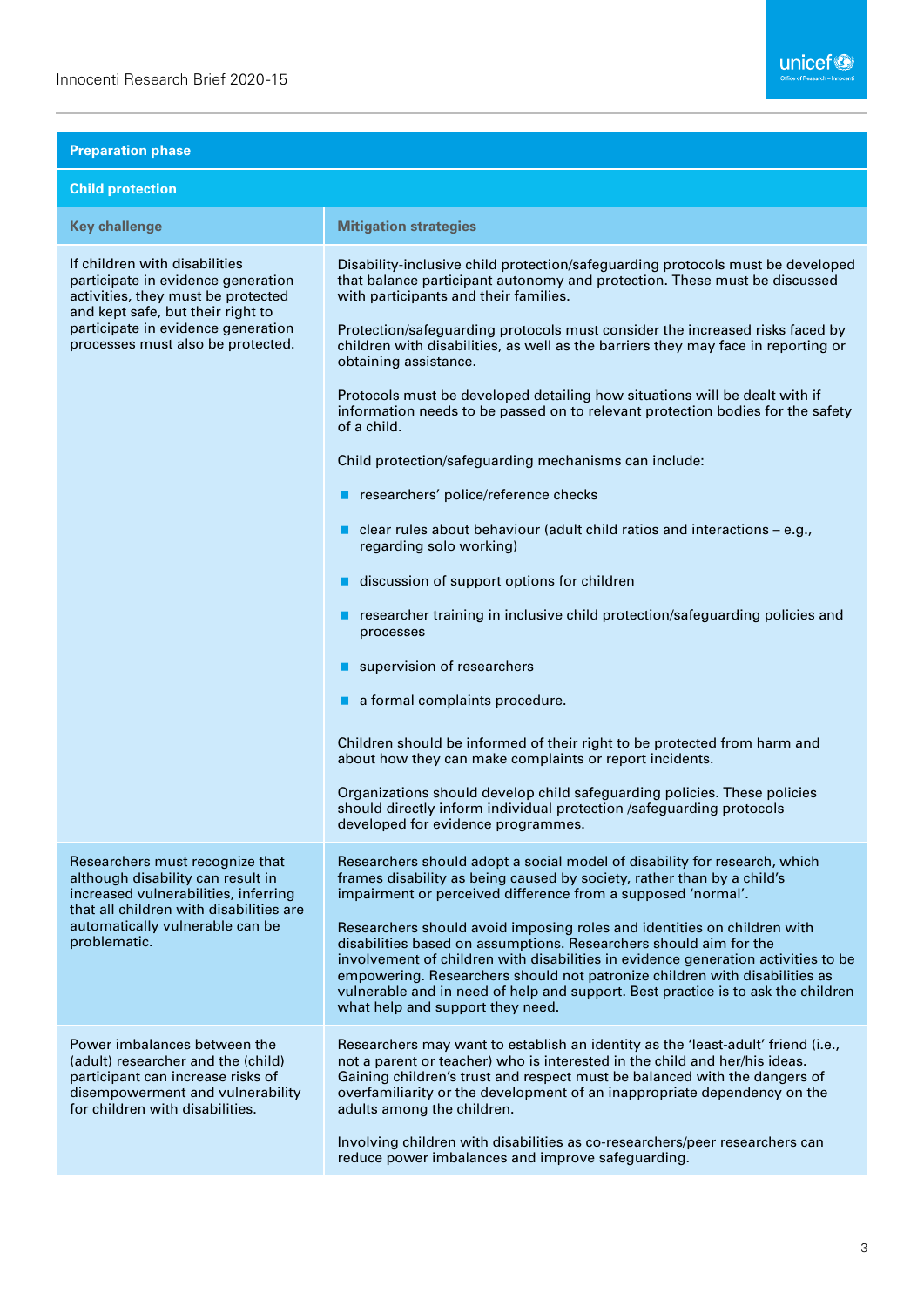| The safeguarding of participants<br>must continue after the study has<br>ended.                                                                                                                                                            | Participant expectations must be managed through robust consent processes,<br>and an exit strategy planned. The managing of expectations following the<br>data collection phase is particularly important for children with learning<br>impairments. Self-advocacy groups or organizations of people with disabilities<br>may be able to provide ongoing support and appropriate follow-ups.                                                                            |
|--------------------------------------------------------------------------------------------------------------------------------------------------------------------------------------------------------------------------------------------|-------------------------------------------------------------------------------------------------------------------------------------------------------------------------------------------------------------------------------------------------------------------------------------------------------------------------------------------------------------------------------------------------------------------------------------------------------------------------|
| <b>Protection protocols</b>                                                                                                                                                                                                                |                                                                                                                                                                                                                                                                                                                                                                                                                                                                         |
| <b>Key challenge</b>                                                                                                                                                                                                                       | <b>Mitigation strategies</b>                                                                                                                                                                                                                                                                                                                                                                                                                                            |
| The researcher has a duty not only<br>to respect confidentiality and<br>privacy, but also to protect the child.<br>Information may be discovered<br>related to current or ongoing harms<br>or concerns that require action to be<br>taken. | Protection protocols and referral pathways (both discretionary and<br>mandatory) must be planned in advance, with input from local service<br>providers (e.g. statutory service providers, non-government organizations and<br>organizations of people with disabilities). Referral pathways must be inclusive<br>and accessible for children with disabilities (including provision of barrier-free<br>environments, accessible communication and positive attitudes). |
|                                                                                                                                                                                                                                            | The terms of mandatory referrals in particular must be agreed prior to the<br>research and consideration explicitly given to any legal requirements to report<br>abuse.                                                                                                                                                                                                                                                                                                 |
|                                                                                                                                                                                                                                            | Where possible, participants should be free to decide whether or not to follow<br>referral pathways. Appropriate accommodations may be required to ensure<br>that children with communication and intellectual difficulties have the<br>opportunity to express themselves in their preferred way (including with<br>visual support such as signing, symbols, pictures).                                                                                                 |
|                                                                                                                                                                                                                                            | Researchers should be trained to understand:                                                                                                                                                                                                                                                                                                                                                                                                                            |
|                                                                                                                                                                                                                                            | local legal issues, regulations and guidelines on abuse                                                                                                                                                                                                                                                                                                                                                                                                                 |
|                                                                                                                                                                                                                                            | specific risk factors (including gender, and impairment type)                                                                                                                                                                                                                                                                                                                                                                                                           |
|                                                                                                                                                                                                                                            | relevant roles and responsibilities in relation to identifying and acting on<br>worrying evidence or safety concerns                                                                                                                                                                                                                                                                                                                                                    |
|                                                                                                                                                                                                                                            | the referral networks that exist in the context and how to contact them.                                                                                                                                                                                                                                                                                                                                                                                                |
| Gaps in referral pathways may<br>result in the researcher knowing<br>that a child needs assistance or<br>support, but also that the child may<br>be unable to access such help.                                                            | Gaps in formal services provision can be closed by partnering with local<br>organizations of people with disabilities, community-based rehabilitation<br>programmes or other local non-governmental organizations.                                                                                                                                                                                                                                                      |
|                                                                                                                                                                                                                                            | If referral services are non-existent or inaccessible, researchers will need to<br>carefully evaluate the risks and consider whether proceeding with the<br>evidence generation activity is ethical.                                                                                                                                                                                                                                                                    |
| Disclosing information about abuse<br>may increase the risk of abuse.                                                                                                                                                                      | The benefits and risks of undertaking the evidence generation activity must be<br>carefully considered. It may be necessary to explain to children the<br>requirement for the mandatory reporting of the disclosure of certain<br>information, rather than provide blanket assurances of confidentiality.                                                                                                                                                               |
| Evidence generation activities may<br>cause participants and/or parents/<br>caregivers distress.                                                                                                                                           | Researchers should be trained to manage distress arising from evidence<br>generation processes and have knowledge of sources of supports and<br>appropriate referral pathways.                                                                                                                                                                                                                                                                                          |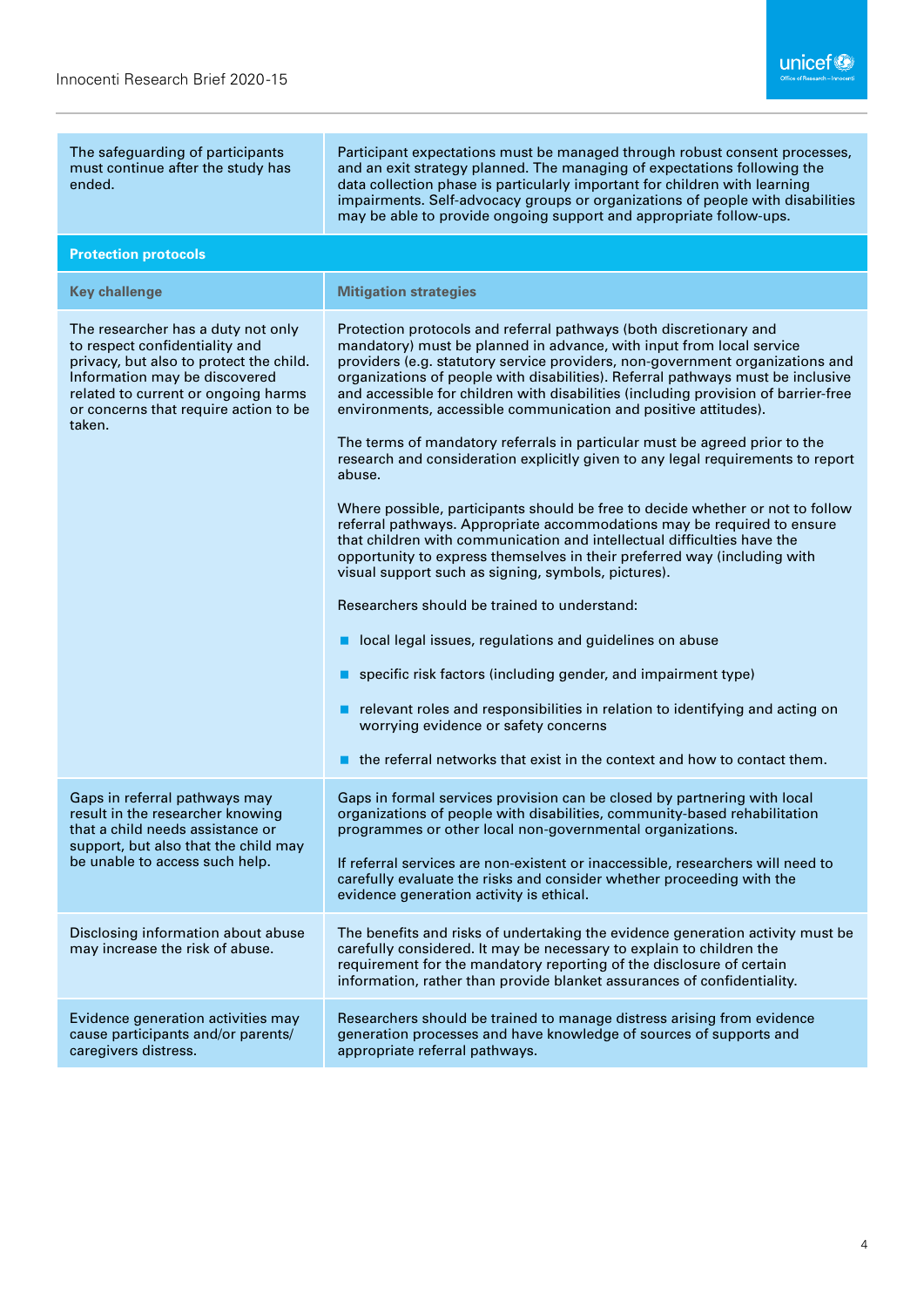| <b>Researcher positionality</b>                                                                                                                                                                                            |                                                                                                                                                                                                                                                                                                                                                                                                                                                                                                                                                                                                                                                                                                                                                                                                                                                                                                                                                                                                                                                                                                                                                                                                                                                                                                          |
|----------------------------------------------------------------------------------------------------------------------------------------------------------------------------------------------------------------------------|----------------------------------------------------------------------------------------------------------------------------------------------------------------------------------------------------------------------------------------------------------------------------------------------------------------------------------------------------------------------------------------------------------------------------------------------------------------------------------------------------------------------------------------------------------------------------------------------------------------------------------------------------------------------------------------------------------------------------------------------------------------------------------------------------------------------------------------------------------------------------------------------------------------------------------------------------------------------------------------------------------------------------------------------------------------------------------------------------------------------------------------------------------------------------------------------------------------------------------------------------------------------------------------------------------|
| <b>Key challenge</b>                                                                                                                                                                                                       | <b>Mitigation strategies</b>                                                                                                                                                                                                                                                                                                                                                                                                                                                                                                                                                                                                                                                                                                                                                                                                                                                                                                                                                                                                                                                                                                                                                                                                                                                                             |
| Power imbalances between adult<br>researchers and child participants<br>can result in children not being<br>adequately represented in the<br>research.                                                                     | Researchers must recognize their own positionality (the beliefs, characteristics<br>and biases they bring - e.g., about children and disability) and how it can<br>shape the research.<br>To overcome issues arising from power imbalances, researchers must<br>appreciate diversity and difference, and treat children with disabilities as<br>experts of their own lives. Perspectives emerging from the evidence<br>generation process should be respected even if they seem counter-intuitive or<br>contradict other data.<br>Methodologies should be selected that allow children to describe their<br>experiences and express their opinions in ways that suit them. Researchers<br>should aim to represent their views in an authentic, fair and accurate way.<br>Children should be asked to confirm/validate the interpretation of their data at<br>an appropriate level of complexity.<br>Involving children with disabilities in co-constructing the overarching/<br>summary narrative can empower and amplify their voices and helps them to<br>own and understand their data and situations. Older children and young<br>people with disabilities can learn to be role models for younger children, and<br>all can take on a variety of activities depending on their interests and skills. |
| Power imbalances risk children<br>participating without clearly<br>assenting to the research.                                                                                                                              | Children with disabilities should be repeatedly informed during the research<br>process that they do not have to participate in the evidence generation<br>activity. If they do participate, using open or non-leading questions can<br>minimize the risk that children feel unduly obliged to respond in particular<br>ways or about difficult issues.                                                                                                                                                                                                                                                                                                                                                                                                                                                                                                                                                                                                                                                                                                                                                                                                                                                                                                                                                  |
| Researchers may impose<br>stereotypes on children with<br>disabilities, resulting in them being<br>treated in ways that are different<br>from how other children are treated<br>during the evidence generation<br>process. | Assumptions about what a specific impairment/disability may entail or mean,<br>or about what support the child may need, should be avoided. Even within<br>categories of impairment, children may have difficulties of varying types and<br>severity (e.g., the experience of one child who is blind will not be the same as<br>for another child who is blind).<br>Researchers should not make assumptions about how children may feel about<br>their impairment. Children may or may not have formed views about this,<br>depending on their individual age, skills and experience.<br>Caution and sensitivity are needed in using labels such as 'child with a<br>disability', as this is not necessarily an identity the child would recognize or<br>own for her/himself. Talking about children's strengths and what they need<br>help with may be more useful.<br>Researchers or facilitators with experience of working with and/or undertaking<br>ethical evidence generation involving children with disabilities should be<br>given preference when recruiting for evidence generation activities.<br>If researchers or facilitators have not previously worked with children with<br>disabilities, they should undertake extensive training before doing so (see<br>below for details).       |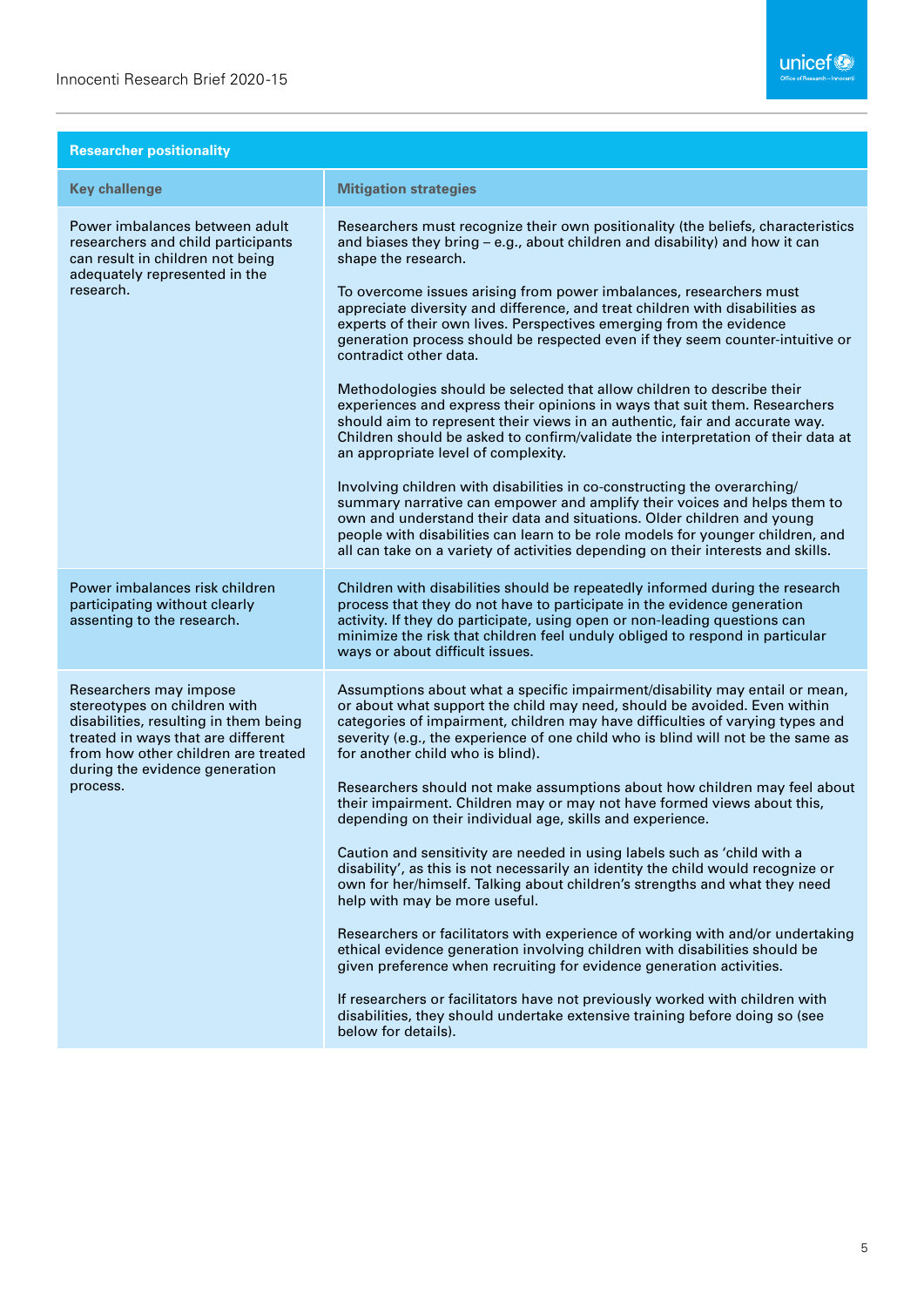| <b>Researcher knowledge</b>                                                                                                                                                                                                                                                                                                                     |                                                                                                                                                                                                                                                                                                                                                                                                                                                                                                                                                                                                                                                                                                                                                                                                                                                                                                                                                                                                                                                                                                                                                                                                                                                                                                                                                                                                                     |
|-------------------------------------------------------------------------------------------------------------------------------------------------------------------------------------------------------------------------------------------------------------------------------------------------------------------------------------------------|---------------------------------------------------------------------------------------------------------------------------------------------------------------------------------------------------------------------------------------------------------------------------------------------------------------------------------------------------------------------------------------------------------------------------------------------------------------------------------------------------------------------------------------------------------------------------------------------------------------------------------------------------------------------------------------------------------------------------------------------------------------------------------------------------------------------------------------------------------------------------------------------------------------------------------------------------------------------------------------------------------------------------------------------------------------------------------------------------------------------------------------------------------------------------------------------------------------------------------------------------------------------------------------------------------------------------------------------------------------------------------------------------------------------|
| <b>Key challenge</b>                                                                                                                                                                                                                                                                                                                            | <b>Mitigation strategies</b>                                                                                                                                                                                                                                                                                                                                                                                                                                                                                                                                                                                                                                                                                                                                                                                                                                                                                                                                                                                                                                                                                                                                                                                                                                                                                                                                                                                        |
| Children with disabilities may be<br>excluded from evidence generation<br>activities due to evidence<br>generation teams lacking sufficient<br>knowledge about inclusive and<br>ethical practices. In low- and<br>middle-income countries, training<br>for researchers in inclusive research<br>methods and ethics may be limited<br>or absent. | Ideally, evidence generation teams would be trained on or about:<br>how to conduct good quality, ethical data collection with children with<br>disabilities<br>how to adapt communication approaches to children with different<br>impairments<br>how to communicate with participants in a way that they are comfortable<br>■<br>with (including sign language/using visual methods)<br>local and national sociocultural, religious and political contextual realities<br>in relation to children and disability<br>the importance of flexibility and optimism, and of adopting an inclusive,<br>respectful and positive approach<br>how to build trust between children, families and researchers by<br>developing an open and shared understanding of the research design and<br>processes.<br>Organizations representing or supporting people with disabilities should be<br>consulted to strengthen researcher knowledge by providing the perspectives<br>of adults with disabilities. It should be noted, however, that their experiences<br>as children may have been very different to what children with disabilities<br>experience today.<br>Where possible, the evidence generation team should involve people with<br>disabilities and, as appropriate, children with disabilities as researchers/<br>facilitators. These individuals will also require training in inclusive and ethical<br>practices. |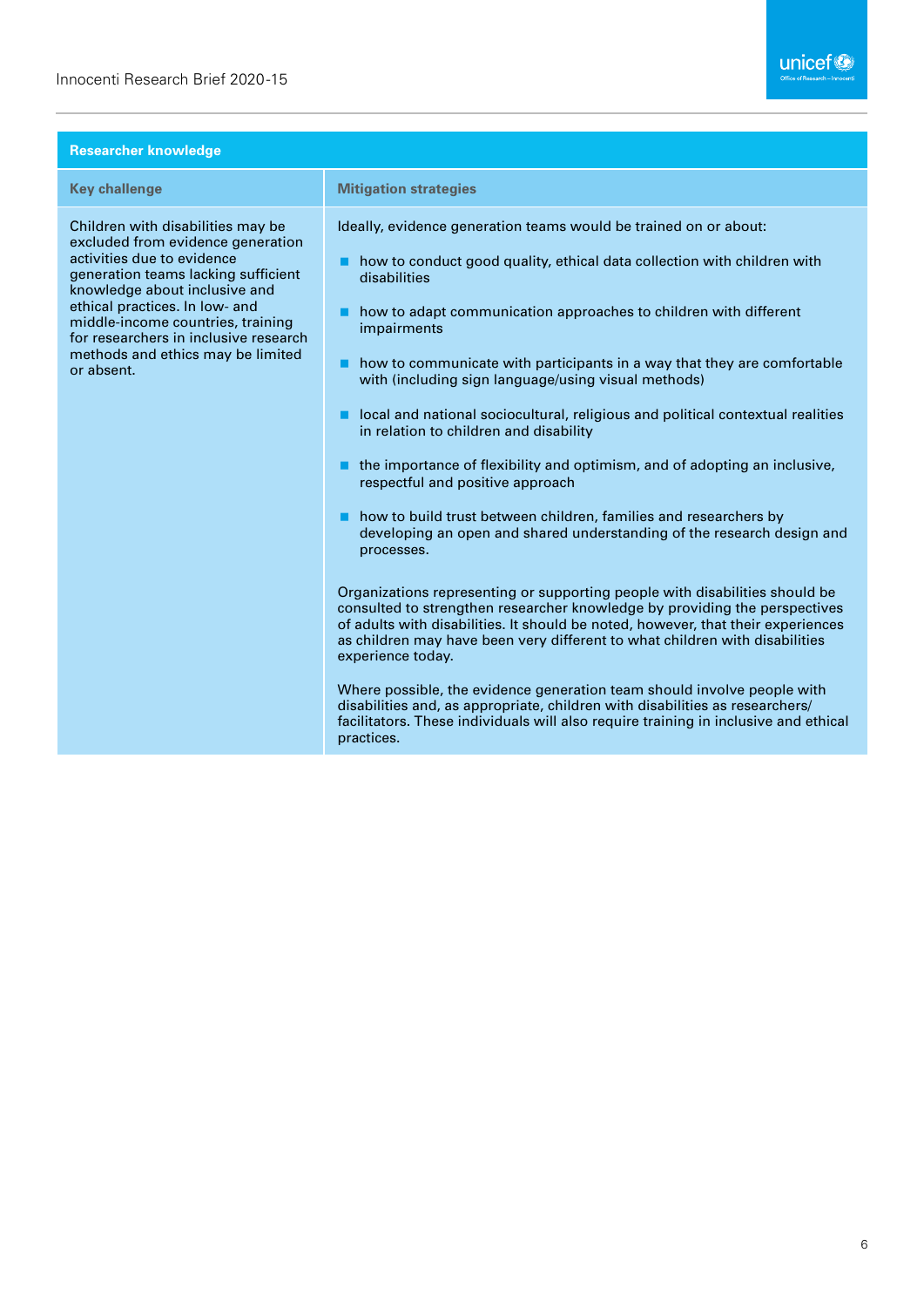| Choice of methodologies for data collection and participant engagement                                                                                                                                                                                                                 |                                                                                                                                                                                                                                                                                                                                                                                                                                                                                                                                                                                                                                                                                                                                                                                                                 |
|----------------------------------------------------------------------------------------------------------------------------------------------------------------------------------------------------------------------------------------------------------------------------------------|-----------------------------------------------------------------------------------------------------------------------------------------------------------------------------------------------------------------------------------------------------------------------------------------------------------------------------------------------------------------------------------------------------------------------------------------------------------------------------------------------------------------------------------------------------------------------------------------------------------------------------------------------------------------------------------------------------------------------------------------------------------------------------------------------------------------|
| <b>Key challenge</b>                                                                                                                                                                                                                                                                   | <b>Mitigation strategies</b>                                                                                                                                                                                                                                                                                                                                                                                                                                                                                                                                                                                                                                                                                                                                                                                    |
| Negative assumptions about the<br>ability of children with disabilities to<br>understand and communicate can<br>lead to their exclusion from<br>evidence generation activities (this<br>is a particular challenge for children<br>with communication and intellectual<br>impairments). | Verifying the participants' level of understanding and how they express<br>themselves best can assist with understanding individual children's ability to<br>participate and how methods should be adapted for them.<br>Inclusive evidence generation approaches tailored to the individual's needs<br>can support children with disabilities to participate. Such approaches may<br>include:<br>artistic and writing activities<br>use of drawings/symbols or objects to aid the child's understanding or<br>expression of ideas<br>use of photography and video-making<br>sign language, natural gestures and body language<br>computer-aided approaches with access adaptations.<br>Sufficient time should be given to children with disabilities to allow them to<br>participate at a pace that suits them. |
| Children with disabilities are<br>under-represented in the evidence<br>generation process.                                                                                                                                                                                             | To ensure that children with disabilities are fairly represented in evidence<br>generation activities, researchers can:<br>use existing data sources such as censuses, analyses and surveys<br>(remembering that numbers of children with disabilities may be<br>underestimated)<br>engage with local organizations that represent or support people with<br>disabilities<br>engage with children's organizations<br>undertake community mapping (which may be most effective if led by<br>people with disabilities or children to overcome issues of stigma)<br>engage with community-based services and institutions<br>use information and communication technology (ICT) and social media to<br>identify children and invite them to participate.                                                           |
| Children with disabilities with<br>particular characteristics can be<br>over-enrolled in evidence<br>generation activities (leading to<br>research fatigue).                                                                                                                           | Recruitment strategies should be alert to the potential for over-enrolment and<br>approach with caution the recruitment of children who have participated in<br>multiple studies ('the usual suspects').<br>Organizations of people with disabilities and parents' groups can provide<br>knowledge to help avoid the over-enrolment of specific individual children<br>with disabilities in research, sometimes to the exclusion of others.                                                                                                                                                                                                                                                                                                                                                                     |
| Restrictive or inflexible<br>methodologies can be exclusionary<br>and affect how a child with<br>disabilities is portrayed.                                                                                                                                                            | Researchers must adopt inclusive evidence generation processes and a<br>flexible approach that uses a range of methods and accepts diverse responses<br>and contributions. Child-friendly and child-led approaches can reduce the risk<br>of methodological bias. Different types and styles of participation should be<br>accepted and supported.                                                                                                                                                                                                                                                                                                                                                                                                                                                              |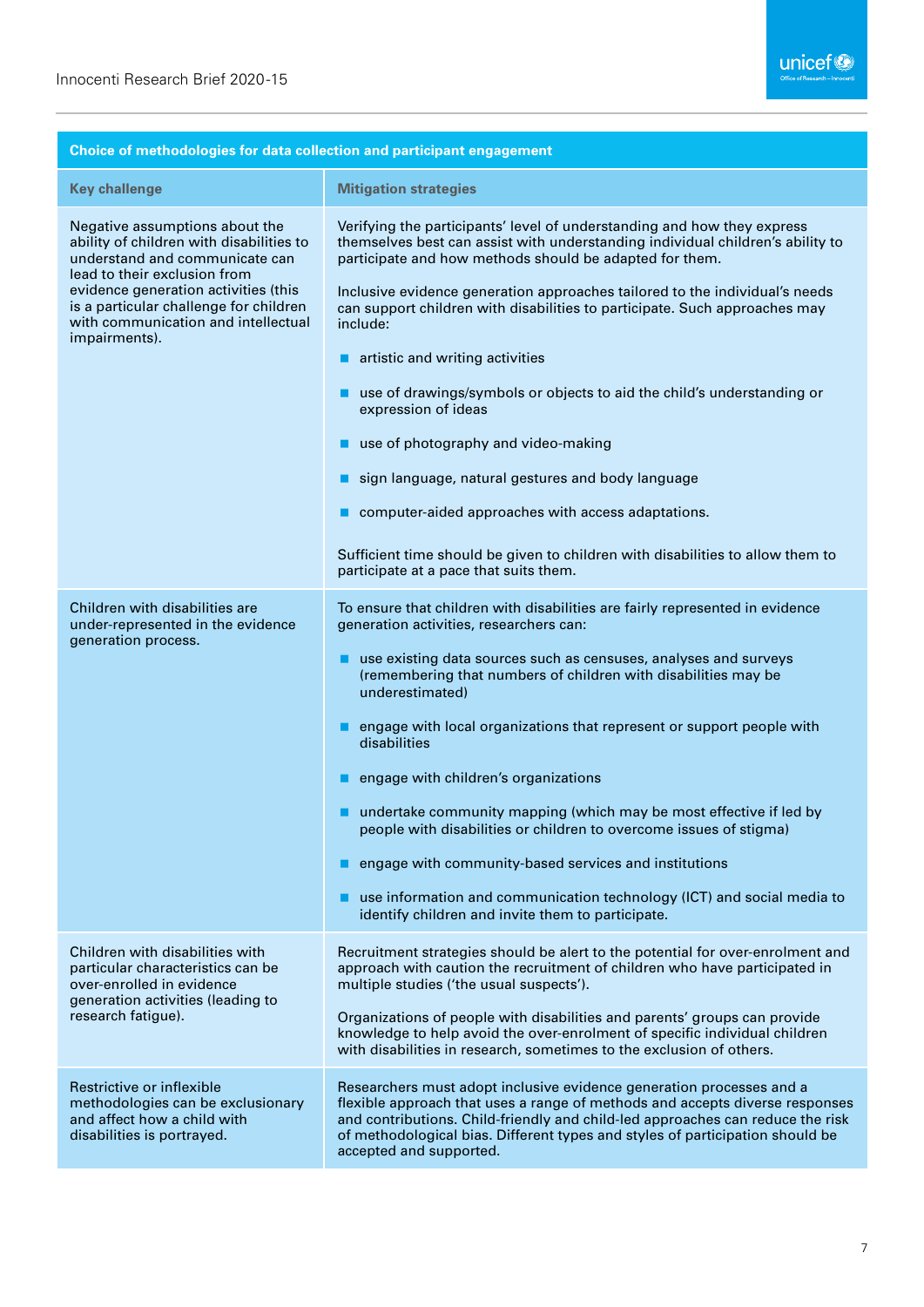### **Implementation phase**

| <b>Consent</b>                                                                                                                                                                                                                                    |                                                                                                                                                                                                                                                                                                                                                                                                                                                                                                                                                                                                                                                                                                                                                                                                                                                                                                                                                                                                                                                                                                                                                                                                                                                                                                                                                                                                                   |
|---------------------------------------------------------------------------------------------------------------------------------------------------------------------------------------------------------------------------------------------------|-------------------------------------------------------------------------------------------------------------------------------------------------------------------------------------------------------------------------------------------------------------------------------------------------------------------------------------------------------------------------------------------------------------------------------------------------------------------------------------------------------------------------------------------------------------------------------------------------------------------------------------------------------------------------------------------------------------------------------------------------------------------------------------------------------------------------------------------------------------------------------------------------------------------------------------------------------------------------------------------------------------------------------------------------------------------------------------------------------------------------------------------------------------------------------------------------------------------------------------------------------------------------------------------------------------------------------------------------------------------------------------------------------------------|
| <b>Key challenge</b>                                                                                                                                                                                                                              | <b>Mitigation strategies</b>                                                                                                                                                                                                                                                                                                                                                                                                                                                                                                                                                                                                                                                                                                                                                                                                                                                                                                                                                                                                                                                                                                                                                                                                                                                                                                                                                                                      |
| Children must assent to participate,<br>and usually their parents or guard-<br>ians must also consent to the child's<br>participation.                                                                                                            | Information-giving, consent and assent processes must be disability-inclusive<br>and accessible. Enough time must be allowed for children to make an in-<br>formed decision about whether or not to join in before the actual data collec-<br>tion activities begin.                                                                                                                                                                                                                                                                                                                                                                                                                                                                                                                                                                                                                                                                                                                                                                                                                                                                                                                                                                                                                                                                                                                                              |
| A perceived lack of ability to<br>understand/communicate assent<br>can lead to exclusion.<br>Rigid definitions of competence can<br>result in exclusion.                                                                                          | Trust must be built between the researcher and the participants and their<br>families and this may take time if the researcher is an unfamiliar person.<br>Researchers must recognize that most children with disabilities have the<br>capacity to make informed decisions if relevant information is made available<br>and accessible to them.<br>Consent, assent and dissent can be articulated verbally or non-verbally.<br>Behaviour, facial expressions and body language can be ways to signal<br>preferences. Researchers must decide whether a participant is having trouble<br>articulating a refusal (which may be problematic for children with physical or<br>communication impairments and very young children in particular).<br>Children's capacity and willingness to join in evidence generation activities<br>will depend on how these are presented and whether the children feel the<br>activities are at the right level for them. Tasks that are too easy are patroniz-<br>ing, while those that are too difficult are demotivating and excluding. Re-<br>searchers should be observant and sensitive to children's responses to<br>activities.<br>Adopting the social model of disability in evidence generation activities allows<br>researchers to understand barriers to inclusion as existing outside of children<br>with disabilities, rather than being intrinsic to the individual. |
| Using age as the sole threshold<br>factor to determine whether consent<br>can be independently given is<br>problematic.                                                                                                                           | Researchers must establish in advance the age at which an individual can<br>independently consent/assent to participate (which varies by national context)<br>but should be mindful that age may not be an appropriate determinant of<br>ability to consent/assent. Judgements made in relation to capacity are more<br>likely to be helpful.                                                                                                                                                                                                                                                                                                                                                                                                                                                                                                                                                                                                                                                                                                                                                                                                                                                                                                                                                                                                                                                                     |
| Third party gatekeepers' decisions<br>can lead to children with disabilities<br>being excluded from evidence<br>generation activities.<br>Gatekeepers may underestimate or<br>misconstrue the child's abilities,<br>leading to her/his exclusion. | Where parental consent is required, children should also be asked for assent.<br>If needed, supported decision-making should be used, as opposed to substi-<br>tuted decision-making (i.e., the child is supported to make a decision with the<br>help of someone she/he knows well).<br>If a proxy is used to represent a child and generate data on the child's behalf,<br>this should be documented during data collection and considered during<br>analysis.<br>If an adult is needed to give consent on behalf of a child, the researcher must<br>decide whether or not the adult is deemed to be protecting the child's best<br>interests appropriately.<br>If needed, a communication partner/interpreter - ideally chosen by the child<br>- should be able to accurately interpret the child's communication.<br>Researchers may need to work to increase awareness among third parties of<br>the individual's right to choose whether or not to participate, and their role in<br>supporting the child.                                                                                                                                                                                                                                                                                                                                                                                                  |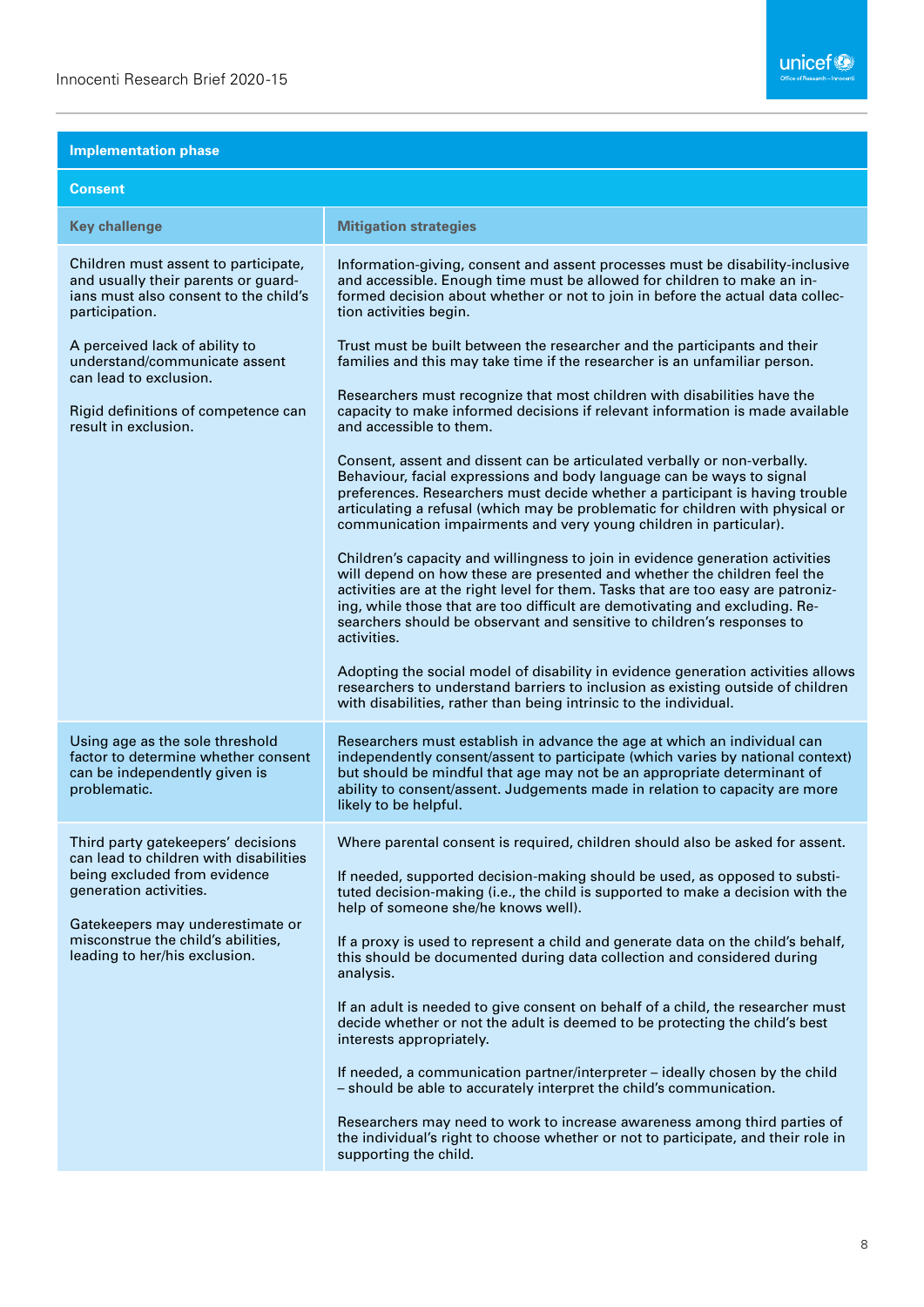| A number of factors should be<br>considered in relation to ensuring<br>the privacy of a child with a disabili-<br>ty during data collection.                                                                                            | When considering the privacy of a child with a disability during data collec-<br>tion, a researcher should consider the:<br>child's age and capacities<br>child's comfort with talking to and doing activities with unfamiliar adults<br>child's safety                                                                                                                                                                                             |
|-----------------------------------------------------------------------------------------------------------------------------------------------------------------------------------------------------------------------------------------|-----------------------------------------------------------------------------------------------------------------------------------------------------------------------------------------------------------------------------------------------------------------------------------------------------------------------------------------------------------------------------------------------------------------------------------------------------|
|                                                                                                                                                                                                                                         | child's ability to communicate with or without the support of a family<br>member                                                                                                                                                                                                                                                                                                                                                                    |
|                                                                                                                                                                                                                                         | $\blacksquare$ nature of the information being sought.                                                                                                                                                                                                                                                                                                                                                                                              |
|                                                                                                                                                                                                                                         | The right to privacy should be discussed with the parents and the child, using<br>appropriate language.                                                                                                                                                                                                                                                                                                                                             |
| Some aspects of consent and assent<br>may change during the evidence<br>generation process, and children<br>may change their minds about<br>participation as different activities<br>and expectations arise.                            | Consent, assent and dissent processes should be treated as an ongoing<br>conversation with both children with disabilities and their families/caregivers.<br>Accessible information must be provided to children, in formats suited to<br>different impairments. This information should include information in relation<br>to the right to not participate, to withdraw from the evidence generation<br>activity at any time or to skip questions. |
| <b>Anonymity</b>                                                                                                                                                                                                                        |                                                                                                                                                                                                                                                                                                                                                                                                                                                     |
| <b>Key challenge</b>                                                                                                                                                                                                                    | <b>Mitigation strategies</b>                                                                                                                                                                                                                                                                                                                                                                                                                        |
| Anonymity can be compromised<br>due to an impairment, geographical<br>location or another factor being<br>recognizable because it is very<br>specific, rare or well known. In some<br>situations, children may ask to be<br>identified. | The evidence generation protocol should be designed to ensure that no child<br>is put at risk through identification. If necessary, some characteristics of<br>participants can be changed to obscure their identity, as long as this does not<br>distort the interpretation of the data.                                                                                                                                                           |
|                                                                                                                                                                                                                                         | Children with disabilities can be involved in creating pseudonyms for them-<br>selves.                                                                                                                                                                                                                                                                                                                                                              |
|                                                                                                                                                                                                                                         | The risks and benefits of identification must be explained to the child and the<br>parents/guardians. In some situations, real names may be used, with appro-<br>priate caution.                                                                                                                                                                                                                                                                    |
| <b>Confidentiality, privacy and security</b>                                                                                                                                                                                            |                                                                                                                                                                                                                                                                                                                                                                                                                                                     |
| <b>Key challenge</b>                                                                                                                                                                                                                    | <b>Mitigation strategies</b>                                                                                                                                                                                                                                                                                                                                                                                                                        |
| Confidentiality must be maintained<br>as far as possible, but it must never<br>replace the need to protect children.                                                                                                                    | Where appropriate, children should be given the option to participate privately<br>on their own or with a family member, rather than with other children or with<br>an unfamiliar person.                                                                                                                                                                                                                                                           |
|                                                                                                                                                                                                                                         | There may be occasions when confidentiality must be broken if this is judged<br>to be in the interests of the child's safety. This will need to be carefully<br>explained to and discussed with the child, including why and how this will<br>happen.                                                                                                                                                                                               |
| Confidentiality/privacy may be<br>understood differently in some<br>families or contexts.                                                                                                                                               | The concept of confidentiality must be discussed with family members who<br>support children with disabilities. Boundaries and rules about privacy vary<br>across cultures. The reasons why protecting privacy may be important, even if<br>the concept is unfamiliar, will require sensitive explanation.                                                                                                                                          |